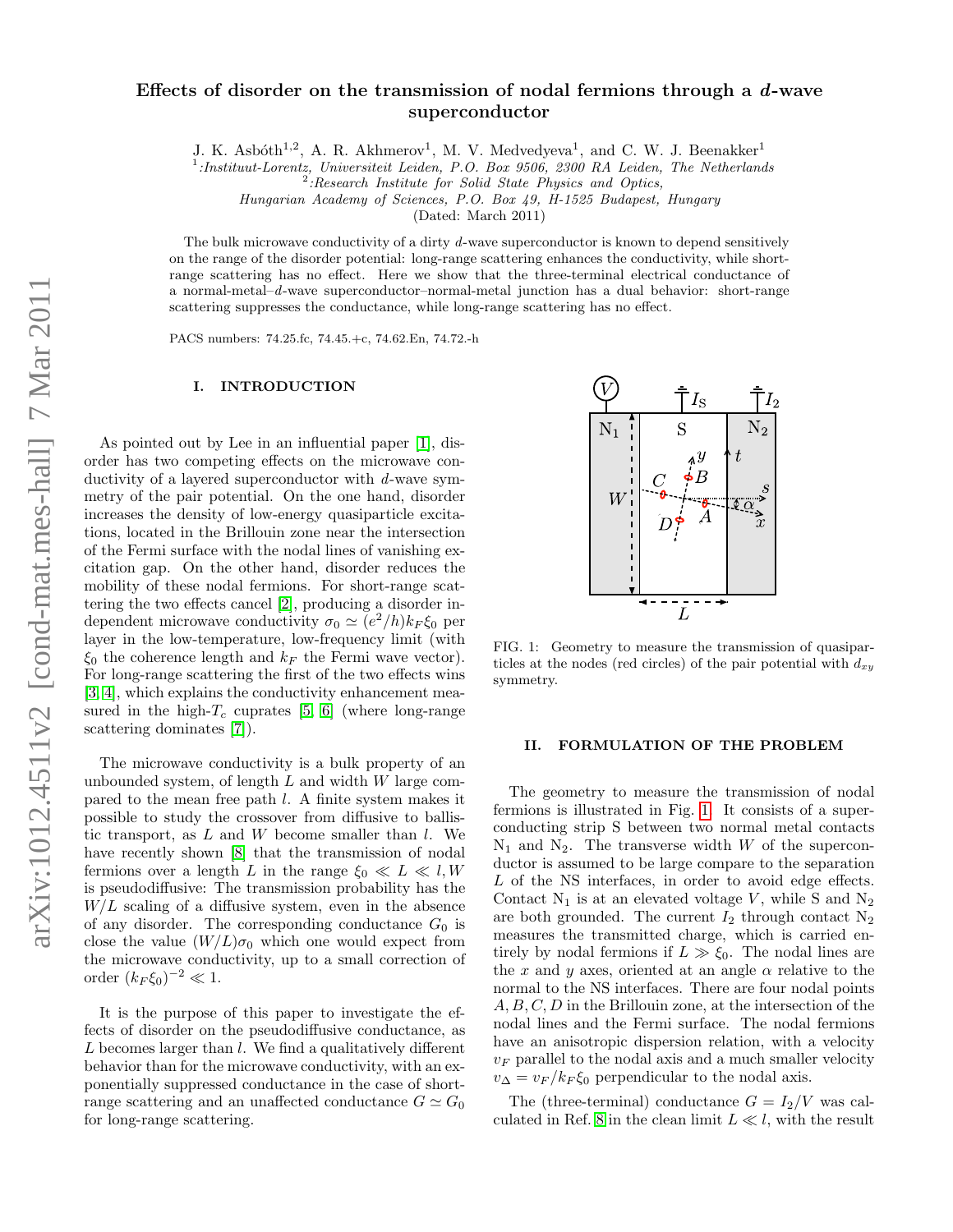(per layer)

<span id="page-1-4"></span>
$$
G_{\text{clean}} = \frac{2e^2}{h} \frac{W}{L} \frac{v_F^2 + v_\Delta^2}{\pi v_F v_\Delta} \frac{\Gamma_1 \Gamma_2}{(2 - \Gamma_1)(2 - \Gamma_2)},\tag{2.1}
$$

independent of  $\alpha$ . The factors  $\Gamma_1, \Gamma_2 \in (0,1)$  are the (mode-independent) transmission probabilities of tunnel barriers at the  $N_1S$  and  $N_2S$  interfaces. We have assumed that the tunnel barriers do not couple the nodes, which requires  $\alpha \gg \xi_0/L$  and  $\pi/4-\alpha \gg \xi_0/L$ . Since  $\xi_0/L \ll 1$ , this is the generic case.

We now wish to move away from the clean limit and include scattering by electrostatic potential fluctuations. We distinguish two regimes, depending on the magnitude of the correlation length  $l_c$  of the potential fluctuations. In the regime  $k_F l_c \gg 1$  of long-range disorder, the nodes remain uncoupled and can be treated separately. We consider this regime of intranode scattering first, and then include the effects of *internode* scattering when  $l_c$  becomes smaller than  $1/k_F$ .

## III. INTRANODE SCATTERING REGIME

In the absence of internode scattering, the electron and hole components of the wave function  $\Psi = (\Psi_e, \Psi_h)$  of nodal fermions (at excitation energy  $\varepsilon$ ) are governed by the anisotropic Dirac equation  $H\Psi = \varepsilon \Psi$ . Near node A the Hamiltonian takes the form [\[9\]](#page-5-8)

<span id="page-1-0"></span>
$$
H = -i\hbar(v_F \sigma_z \partial_x + v_\Delta \sigma_x \partial_y) + V_\mu \sigma_z + V_\Delta \sigma_x. \quad (3.1)
$$

The two terms  $V_\mu(x, y)$  and  $V_\Delta(x, y)$  describe, respectively, long-range disorder in the electrostatic potential and in the s-wave component of the pair potential. These two types of disorder preserve time-reversal symmetry. The Hamiltonian anti-commutes with the Pauli matrix  $\sigma_y$ , belonging to the chiral symmetry class AIII of Ref. [9.](#page-5-8)

Following Refs. [10,](#page-5-9) [11,](#page-5-10) at zero energy, the disorder potentials can be transformed out from the Dirac equation by means of the transformation  $\Psi \mapsto \exp(i\phi + \chi \sigma_y)\Psi_0$ , with fields  $\phi$  and  $\chi$  determined by

<span id="page-1-1"></span>
$$
v_F \partial_x \phi + v_\Delta \partial_y \chi = -V_\mu / \hbar, \tag{3.2a}
$$

$$
v_F \partial_x \chi - v_\Delta \partial_y \phi = V_\Delta / \hbar. \tag{3.2b}
$$

If  $H\Psi = 0$  then also  $H_0\Psi_0 = 0$ , where  $H_0$  is the Dirac Hamiltonian without disorder ( $V_\mu \equiv 0$  and  $V_\Delta \equiv 0$ ).

The transformation from  $\Psi$  to  $\Psi_0$  leaves the particle current density unaffected but not the electrical current density: The particle current density j reads

$$
(j_x, j_y) = \Psi^{\dagger}(v_F \sigma_z, v_\Delta \sigma_x) \Psi = \Psi_0^{\dagger}(v_F \sigma_z, v_\Delta \sigma_x) \Psi_0,
$$
\n(3.3)

while for the electrical current density **i** one has

$$
i_y = 0, \quad i_x = ev_F \Psi^{\dagger} \Psi = ev_F \Psi_0^{\dagger} \exp(2\chi \sigma_y) \Psi_0. \tag{3.4}
$$

This is consistent with the findings of Durst and Lee [\[3\]](#page-5-2), that the low-energy effects of intranode scattering on the density-of-states and on the mobility cancel for the thermal conductivity (proportional to the particle current) but not for the electrical conductivity (which is increased by disorder).

As we now show, for the conductance of a finite system, the effect of intranode scattering is entirely different. Following Ref. [\[8\]](#page-5-7), the conductance is determined by the transfer matrix  $M$  relating right-moving and leftmoving states  $\Phi_1 = (\Phi_1^+, \Phi_1^-)$  in  $N_1$  to right-moving and left-moving states  $\Phi_2 = (\Phi_2^+, \Phi_2^-)$  in N<sub>2</sub>. It is convenient to rotate the coordinate system from  $x$  and  $y$  along the nodal axes to coordinates s and t perpendicular and parallel to the NS interfaces. The transfer matrix is defined by

$$
\Phi_2(L, t) = \int dt' \, \mathcal{M}(t, t') \Phi_1(0, t'). \tag{3.5}
$$

For wave vectors in the normal metal coupled to node A, the right-movers are electrons  $\Phi_e^+$  and the left-movers are holes  $\Phi_h^-$ , so an electron incident from contact N<sub>1</sub> can only be transmitted into contact  $N_2$  as an electron, not as a hole. The corresponding transmission matrix  $t_{ee}$  is determined by the transfer matrix via

$$
t_{ee} = (\mathcal{M}_{11}^{\dagger})^{-1}, \quad \mathcal{M} = (\begin{pmatrix} \mathcal{M}_{11} & \mathcal{M}_{12} \\ \mathcal{M}_{21} & \mathcal{M}_{22} \end{pmatrix}.
$$
 (3.6)

The contribution  $G_A$  to the electrical conductance from node A then follows from

<span id="page-1-3"></span>
$$
G_A = \frac{2e^2}{h} \text{Tr} \, t_{ee} t_{ee}^\dagger,\tag{3.7}
$$

with a factor of two to account for both spin directions. The full conductance contains an additional contribution from node B, determined by similar expressions with  $\alpha$ replaced by  $\alpha - \pi/2$ .

The Hamiltonian [\(3.1\)](#page-1-0) does not apply within a coherence length  $\xi_0$  from the NS interfaces, where the depletion of the pair potential should be taken into account. We assume weak disorder,  $l \gg \xi_0$ , so that we can use the clean-limit results of Ref. [\[8\]](#page-5-7) in this interface region. For simplicity, we do not include tunnel barriers at this stage  $(\Gamma_1 = \Gamma_2 = 1)$ . The transfer matrix through the superconductor is then given by

$$
\mathcal{M} = \exp(i\phi_{\rm R} + \sigma_y \chi_{\rm R}) \exp(-iLv_F v_\Delta v_\alpha^{-2} \sigma_y \partial_t + L\varphi_\alpha \partial_t) \times \exp(-i\phi_{\rm L} - \sigma_y \chi_{\rm L}),
$$
\n(3.8)

with the abbreviations

<span id="page-1-2"></span>
$$
v_{\alpha} = \sqrt{v_F^2 \cos^2 \alpha + v_{\Delta}^2 \sin^2 \alpha},\tag{3.9}
$$

$$
\varphi_{\alpha} = \frac{1}{2}v_{\alpha}^{-2}(v_F^2 - v_{\Delta}^2)\sin 2\alpha.
$$
 (3.10)

The fields  $\phi_{\text{L}}(t), \chi_{\text{L}}(t)$  are evaluated at the left NS interface  $(s = 0)$  and the fields  $\phi_R(t), \chi_R(t)$  are evaluated at the right NS interface  $(s = L)$ .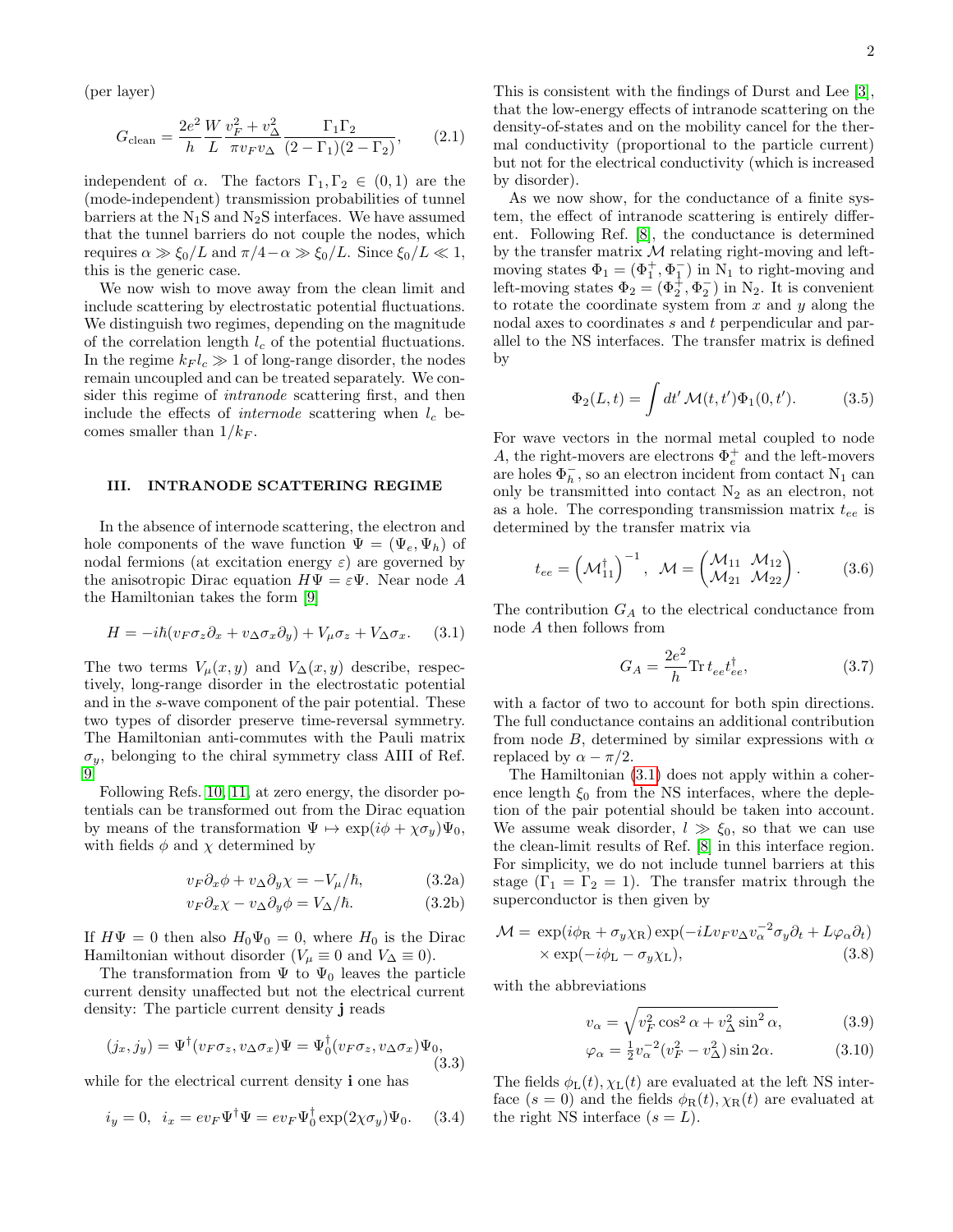We now follow Ref. [\[10\]](#page-5-9) and use the freedom to impose boundary conditions on the solution of Eq. [\(3.2\)](#page-1-1). Demanding  $\chi = 0$  on the NS interfaces fixes both  $\chi$ and  $\phi$  (up to an additive constant). The transfer matrix [\(3.8\)](#page-1-2) then only depends on the disorder through the terms  $\exp(i\phi_R)$  and  $\exp(-i\phi_L)$ , which are unitary transformations and therefore drop out of the conductance [\(3.7\)](#page-1-3). We conclude that the electrical conductance [\(2.1\)](#page-1-4) is not affected by long-range disorder.

Tunnel barriers affect the conductance in two distinct ways. Firstly, at both NS interfaces, we need to consider all four states  $\Phi_{e,h}^{\pm}$  that have the same component of the wave vector parallel to the NS interface  $(\Phi_e^+, \Phi_h^-)$  have the opposite perpendicular component than  $\Phi_e^-, \Phi_h^+$ ). However, only one right-moving and one left-moving superposition of these modes,  $\Phi_n^{\pm}$ , is coupled by the transfer matrix to the other side of the system:

$$
\Phi_n^+ = (2 - \Gamma_n)^{-1/2} \left[ \Phi_e^+ + (1 - \Gamma_n)^{1/2} \Phi_h^+ \right], \qquad (3.11a)
$$

$$
\Phi_n^- = (2 - \Gamma_n)^{-1/2} \left[ (1 - \Gamma_n)^{1/2} \Phi_e^- + \Phi_h^- \right]. \tag{3.11b}
$$

The superposition of incoming electron and hole states orthogonal to  $\Phi_n^+$  is fully reflected by the tunnel barrier and the superconductor, and so plays no role in the conductance. For a detailed derivation of these formulas see Appendix [A.](#page-4-0)

Φ

Secondly, the modes  $\Phi_n^+$  are only partially transmitted through the barriers. We have calculated the transmission probability (see Appendix [A](#page-4-0) for details), and found that it can be accounted for by the following transformation of the transfer matrix,

<span id="page-2-0"></span>
$$
\mathcal{M} \mapsto e^{\gamma_2 \sigma_y} \mathcal{M} e^{\gamma_1 \sigma_y}, \ \ \gamma_n = \frac{1}{2} \ln(2/\Gamma_n - 1). \tag{3.12}
$$

With tunnel barriers, the transmission matrix contains mixed electron and hole elements,

<span id="page-2-1"></span>
$$
\mathcal{T} = \begin{pmatrix} t_{ee} & t_{eh} \\ t_{he} & t_{hh} \end{pmatrix} = U_2^\dagger \begin{pmatrix} (\mathcal{M}_{11}^\dagger)^{-1} & 0 \\ 0 & 0 \end{pmatrix} U_1,\tag{3.13}
$$

where the unitary matrices  $U_n$  transform from the electron-hole basis to the basis state  $\Phi_n^+$  and its (fully reflected) orthogonal complement,

$$
U_n = (2 - \Gamma_n)^{-1/2} \begin{pmatrix} 1 & (1 - \Gamma_n)^{1/2} \\ (1 - \Gamma_n)^{1/2} & -1 \end{pmatrix}.
$$
 (3.14)

Finally, the contribution  $G_A$  to the electrical conductance from node A follows from

<span id="page-2-2"></span>
$$
G_A = \frac{2e^2}{h} \text{Tr} \left( t_{ee} t_{ee}^\dagger - t_{he} t_{he}^\dagger \right). \tag{3.15}
$$

With tunnel barriers, not just nodes A and B, but nodes C and D also contribute to the full conductance.

Collecting results, we substitute Eq.  $(3.8)$  (with  $\chi_L$  and  $\chi_{\rm R}$  both fixed at zero) into Eq. [\(3.12\)](#page-2-0) to obtain the transfer matrix, and then substitute the 1, 1 block into Eq. [\(3.13\)](#page-2-1) for the transmission matrix. Disorder only enters through the factors  $\exp(i\phi_R)$  and  $\exp(-i\phi_L)$ , which

mix the modes on the superconducting side of the tunnel barriers. Since the tunnel probabilities are assumed to be mode independent, these factors commute with the  $U_n$ 's and cancel upon taking the trace in Eq. [\(3.15\)](#page-2-2). We thus recover the clean-limit result [\(2.1\)](#page-1-4), independent of any disorder potential. Disorder would have an effect on the conductance for mode-dependent tunnel probabilities, but since the modes in the normal metal couple to a narrow range of transverse wave vectors in the superconductor, the assumption of mode-independence is well justified.

<span id="page-2-4"></span>As an aside we mention that the thermal (rather than electrical) conductance  $G_{\text{thermal}} \propto \text{Tr} \mathcal{T} \mathcal{T}^{\dagger}$  would be independent of disorder also for the case of modedependent tunnel probabilities, since the  $U_n$ 's drop out of the trace. The tunnel barriers would then still enter in the transfer matrix through the terms  $e^{\gamma_n \sigma_y}$  in Eq. [\(3.12\)](#page-2-0), but these terms have the same effect as delta function contributions to  $V_\mu$  and can therefore be removed by including them in Eq. [\(3.2\)](#page-1-1). The conclusion is that the thermal conductance is independent of both disorder and tunnel barriers, while the electrical conductance is independent of disorder but dependent on tunnel barriers through the factors  $\Gamma_n/(2 - \Gamma_n)$ . Notice that the Wiedemann-Franz relation between thermal and electrical conductance does not apply.

## IV. EFFECT OF INTERNODE SCATTERING

So far we have only considered intranode scattering. For short-range disorder we have to include also the effects of internode scattering. Internode scattering suppresses the electrical conductance, measured between the normal metals  $N_1$  and  $N_2$ , because an electron injected from  $N_1$  into nodes A or B and then scattered to nodes C or D will exit into  $N_2$  as a hole, of opposite electrical charge. (The charge deficit is drained to ground via the superconductor.) The thermal conductance, in contrast, remains unaffected by internode scattering because electrons and holes transport the same amount of energy. (Again, the Wiedemann-Franz relation does not apply.)

We first give a semiclassical analytical theory, and then a fully quantum mechanical numerical treatment.

#### A. Semiclassical theory

We assume that the mean free path  $l$  for intranode scattering is short compared to the internode scattering length. Semiclassically we may then describe the internode scattering by a (stationary) reaction-diffusion equation for the carrier densities  $n_{\nu}$ ,

<span id="page-2-3"></span>
$$
\nabla \cdot \boldsymbol{D}_{\nu} \cdot \boldsymbol{\nabla} n_{\nu} + \sum_{\nu' \neq \nu} \left( \gamma_{\nu \nu'} n_{\nu'} - \gamma_{\nu' \nu} n_{\nu} \right) = 0. \qquad (4.1)
$$

The labels  $\nu, \nu' \in \{A, B, C, D\}$  indicate the nodes, with diffusion tensor  $\mathbf{D}_{\nu}$  and scattering rate  $\gamma_{\nu\nu'}$  from  $\nu'$  to  $\nu$ .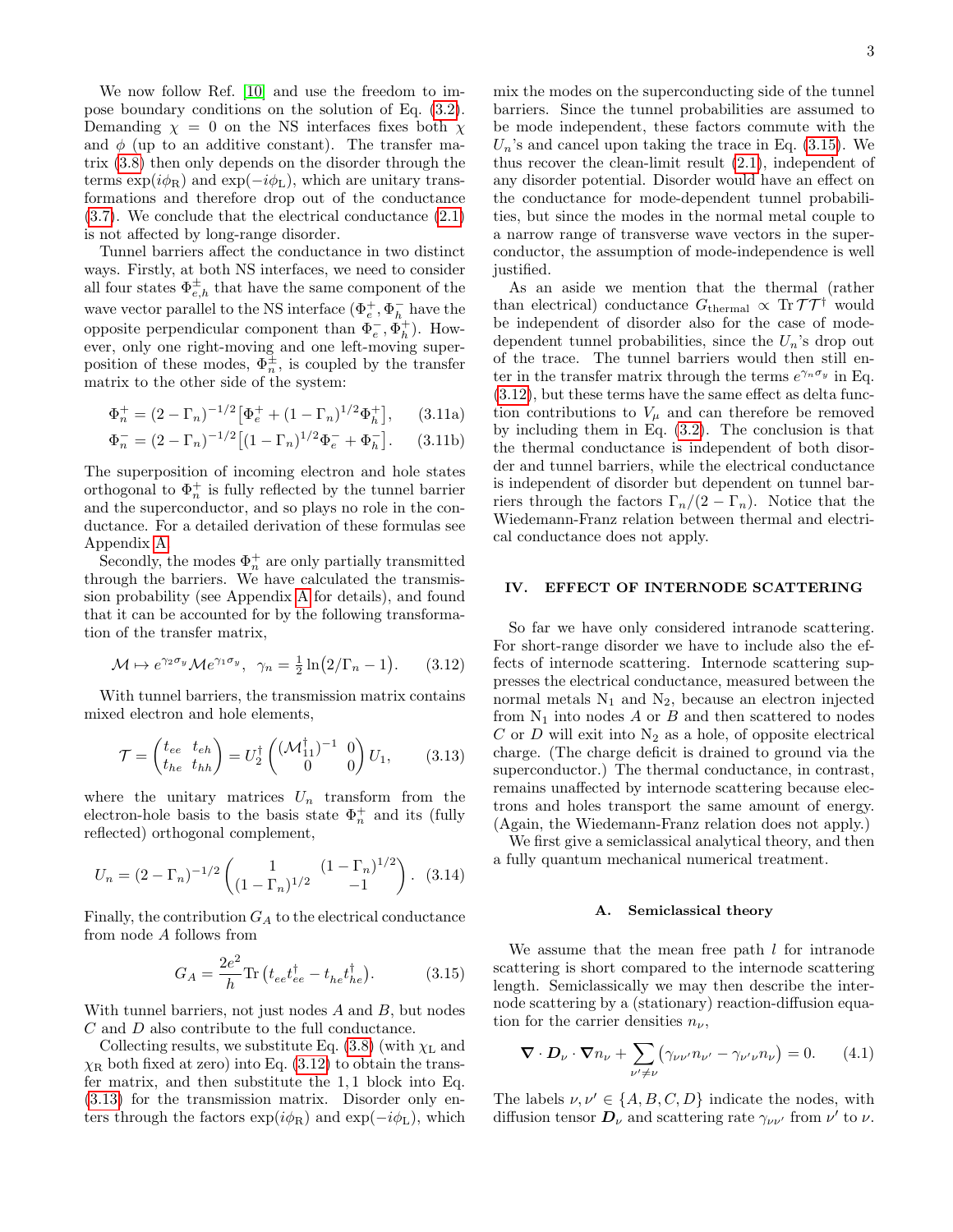For simplicity we assume there is no tunnel barrier at the NS interfaces, and seek a solution  $n_{\nu}(s)$  with boundary conditions

$$
n_{\nu}(0) = \frac{1}{2} (\delta_{\nu,A} + \delta_{\nu,B}) eV \rho_F, \ \ n_{\nu}(L) = 0. \tag{4.2}
$$

Here  $\rho_F$  is the density of states per node at the Fermi energy, and we have chosen the sign of the applied voltage V such that electrons (rather than holes) are injected into the superconductor from  $N_1$ .

The diffusion tensor is diagonal in the  $x-y$  basis, with components  $D_{\mu}$  and  $D_{\Delta}$  in the direction of  $v_{\mu}$  and  $v_{\Delta}$ , respectively. The average diffusion constant is  $\overline{D} = \frac{1}{2} (\overline{D}_{\mu} +$  $D_{\Delta}$ ) and we also define  $D_{\alpha} = D_{\mu} \cos^2 \alpha + D_{\Delta} \sin^2 \alpha$ . We distinguish internode scattering between opposite nodes, with rate  $\gamma_1$ , and between adjacent nodes, with rate  $\gamma_2$ . Because the solution  $n_{\nu}(s)$  in the  $s - t$  basis is independent of the transverse coordinate  $t$ , we may replace the Laplacian  $\nabla \cdot \bm{D}_{\nu} \cdot \nabla \mapsto D_{\nu} d^2/ds^2$  with  $D_A = D_C = D_{\alpha}$ and  $D_B = D_D = 2\overline{D} - D_\alpha$ .

We seek the current into  $N_2$ , given by

$$
I_2 = -eW \lim_{s \to L} \frac{d}{ds} [D_A n_A + D_B n_B - D_C n_C - D_D n_D].
$$
\n(4.3)

This can be obtained by integrating the reaction-diffusion equation [\(4.1\)](#page-2-3) in the way explained in Ref. [12.](#page-5-11) The result is

$$
I_2 = e^2 V \rho_F W \frac{1}{2} \left[ \frac{\sqrt{2(\gamma_1 + \gamma_2)D_\alpha}}{\sinh \sqrt{2L^2(\gamma_1 + \gamma_2)/D_\alpha}} + \frac{\sqrt{2(\gamma_1 + \gamma_2)(2\bar{D} - D_\alpha)}}{\sinh \sqrt{2L^2(\gamma_1 + \gamma_2)/(2\bar{D} - D_\alpha)}} \right].
$$
 (4.4)

In the small- $L$  limit (when intervalley scattering can be neglected) we recover an  $\alpha$ -independent conductance  $I_2/V \rightarrow e^2 \rho_F \bar{D}W/L$ , consistent with the expected result  $(2.1)$ . For large L the conductance decays exponentially  $\propto e^{-L/l_{\text{inter}}}, \text{ with}$ 

$$
l_{\text{inter}} = \sqrt{\frac{1}{2} \min(D_{\alpha}, 2\bar{D} - D_{\alpha})/(\gamma_1 + \gamma_2)}
$$
(4.5)

the internode scattering length. For weak disorder  $(k_F l \gg 1)$  this decay length is much shorter than the Anderson localization length  $\simeq le^{k_F l}$ , so we are justified in treating the transport semiclassically by a diffusion equation.

#### B. Fully quantum mechanical solution

The Hamiltonian in the presence of internode scattering belongs to symmetry class CI of Ref. [\[9\]](#page-5-8), restricted by time-reversal symmetry and electron-hole symmetry — but without the chiral symmetry that exists in the absence of internode scattering.

To write the Hamiltonian  $\mathcal H$  of the four coupled nodes in a compact form we use three sets of Pauli matrices: For each  $i = x, y, z$  the  $2 \times 2$  Pauli matrix  $\sigma_i$  couples electrons and holes,  $\gamma_i$  couples opposite nodes (A to C and B to D), and  $\tau_i$  couples adjacent nodes (A to B and  $C$  to  $D$ ). The requirements of time-reversal symmetry and electron-hole symmetry are given, respectively, by

<span id="page-3-0"></span>
$$
\gamma_x \mathcal{H}^* \gamma_x = \mathcal{H}, \ \ (\gamma_x \otimes \sigma_y) \mathcal{H}^* (\gamma_x \otimes \sigma_y) = -\mathcal{H}. \tag{4.6}
$$

In the absence of disorder, the Hamiltonian is given by

$$
\mathcal{H}_{\text{clean}} = p_x \left( v_F \tau_+ \otimes \sigma_z + v_\Delta \tau_- \otimes \sigma_x \right) \otimes \gamma_z \n+ p_y \left( v_F \tau_- \otimes \sigma_z + v_\Delta \tau_+ \otimes \sigma_x \right) \otimes \gamma_z. \tag{4.7}
$$

The momentum operator is  $p = -i\hbar\partial/\partial r$  and we have defined  $\tau_{\pm} = \frac{1}{2}(\tau_0 \pm \tau_z)$ , with  $\tau_0$  the  $2 \times 2$  unit matrix.

Since the effects of disorder in the electrostatic potential  $V_\mu(\mathbf{r})$  and in the pair potential  $V_\Delta(\mathbf{r})$  are equivalent [\[9\]](#page-5-8), we restrict ourselves to the former. The relevant Fourier components of  $V_\mu(\mathbf{r})$  can be represented by the expansion

$$
V_{\mu}(\boldsymbol{r}) = \mu_0(\boldsymbol{r})
$$
  
+  $\mu_1(\boldsymbol{r})e^{i(\boldsymbol{k}_C - \boldsymbol{k}_A)\cdot \boldsymbol{r}} + \mu_2(\boldsymbol{r})e^{i(\boldsymbol{k}_D - \boldsymbol{k}_B)\cdot \boldsymbol{r}}$   
+  $\mu_3(\boldsymbol{r})e^{i(\boldsymbol{k}_B - \boldsymbol{k}_A)\cdot \boldsymbol{r}} + \mu_4(\boldsymbol{r})e^{i(\boldsymbol{k}_C - \boldsymbol{k}_B)\cdot \boldsymbol{r}},$  (4.8)

where  $k_X$  is the wave vector of node  $X = A, B, C, D$  (see Fig. [1\)](#page-0-0). The Fourier amplitudes  $\mu_p(r)$  are all slowly varying functions of r, with correlation length  $\xi \gg 1/k_F$ . The amplitude  $\mu_0$  is responsible for intranode scattering, arising from spatial Fourier components of  $V(r)$  with wave vector  $\ll k_F$  (long-range scattering). The other four amplitudes arise from Fourier components with wave vector  $\geq k_F$  (short-range scattering). Of these internode scattering potentials,  $\mu_1, \mu_2$  scatter between opposite nodes and  $\mu_3, \mu_4$  scatter between adjacent nodes.

The Hamiltonian  $\mathcal{H} = \mathcal{H}_{clean} + \mathcal{H}_{disorder}$  contains an electrostatic disorder contribution  $\mathcal{H}_{disorder} \propto \sigma_z$ . Six combinations of Pauli matrices are allowed by the symmetry [\(4.6\)](#page-3-0), five of which have independent amplitudes:

$$
\mathcal{H}_{\text{disorder}} = \sum_{n=0}^{4} \mathcal{H}_{p} \otimes \sigma_{z}, \text{ with } (4.9)
$$
\n
$$
\mathcal{H}_{0} = \mu_{0}(\mathbf{r}) \left[ \tau_{+} \otimes \gamma_{0} + \tau_{-} \otimes \gamma_{0} \right] = \mu_{0}(\mathbf{r}) \tau_{0} \otimes \gamma_{0},
$$
\n
$$
\mathcal{H}_{1} = \mu_{1}(\mathbf{r}) \tau_{+} \otimes \gamma_{x}, \quad \mathcal{H}_{2} = \mu_{2}(\mathbf{r}) \tau_{-} \otimes \gamma_{x},
$$
\n(4.9)

$$
\mathcal{H}_3 = \mu_3(\mathbf{r})\tau_x \otimes \gamma_0, \quad \mathcal{H}_4 = \mu_4(\mathbf{r})\tau_x \otimes \gamma_x. \tag{4.10}
$$

We have solved the quantum mechanical scattering problem of the four coupled Dirac Hamiltonians numerically, by discretizing  $H$  on a grid. Since the electrostatic potential appears in the form of a vector potential in the Dirac Hamiltonian, in our numerical discretization we are faced with a notorious problem from the theory of lattice fermions: How to avoid fermion doubling while preserving gauge invariance [\[13\]](#page-5-12). The transfer matrix discretization method we use, from Ref. [\[14\]](#page-5-13), satisfies gauge invariance only in the continuum limit. We ensure that we have reached that limit, by reducing the mesh size of the grid until the results have converged.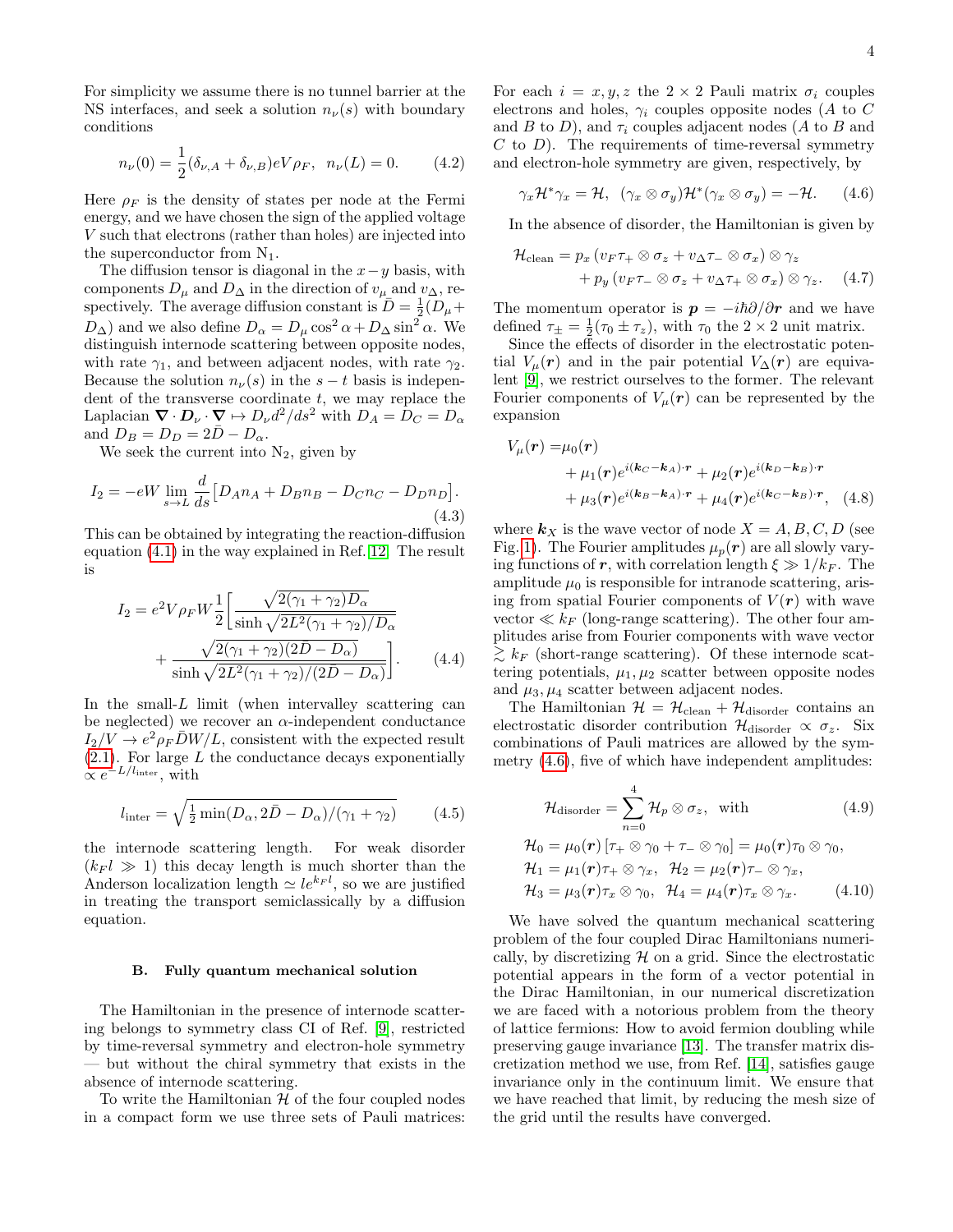

<span id="page-4-1"></span>FIG. 2: Differential conductance as a function of sample length, calculated numerically from the four coupled Dirac Hamiltonians of nodal fermions. The solid curves are at zero voltage and the dashed curves at nonzero voltage. If only intranode scattering is present (upper curves), the differential conductance is close to the value  $G_{clean}$  from Eq. [\(2.1\)](#page-1-4). Including also internode scattering (lower curves) causes the conductance to decay strongly below  $G_{clean}$ .

We fixed the width of the d-wave strip at  $W = 150 \xi$ , oriented at an angle  $\alpha = \pi/8$  with the nodal lines, and increased L at fixed  $\xi$ . We set the anisotropy at  $v_F/v_{\Delta} = 2$ and did not include tunnel barriers for simplicity. All five amplitudes  $\mu_p(r)$  are taken as independently fluctuating Gaussian fields, with the same correlation length  $\xi$ . The Gaussian fields have zero ensemble average,  $\langle \mu_p(\mathbf{r}) \rangle = 0$ , and second moment

$$
K_p = (\hbar v_F)^{-2} \int d\mathbf{r} \, \langle \mu_p(0) \mu_p(\mathbf{r}) \rangle. \tag{4.11}
$$

We took  $K_0 = 1$  and either  $K_1 = K_2 = K_3 = K_4 = 0$ (only intranode scattering) or  $K_1 = K_2 = K_3 = K_4 =$ 0.4 (both intranode and internode scattering). The re-sults in Fig. [2](#page-4-1) give the differential conductance  $dI_2/dV$ , both at zero voltage and at a voltage of  $V = 0.2 \hbar v_F / e \xi$ .

Without internode scattering, we recover precisely the analytical result  $dI_2/dV = G_{clean}$  at  $V = 0$ . At nonzero voltages,  $dI_2/dV$  rises above  $G_{\text{clean}}$  with increasing  $L$ , consistent with the expectations [\[10\]](#page-5-9) for the crossover from pseudo-diffusive to ballistic conduction at  $V \simeq \hbar v_F / eL$ . Internode scattering causes  $dI_2/dV$ to drop strongly below  $G_{clean}$  with increasing  $L$ , both at zero and at nonzero voltages. The decay is approximately exponential, consistent with our semiclassical theory (although the range accessible numerically is not large enough to accurately extract a decay rate).

## V. CONCLUSION

In summary, we have shown that the effect of disorder on the electrical current transmitted through a normalmetal–d-wave-superconductor–normal metal junction is strikingly different depending on the range of the disorder potential: Long-range scattering has no effect, while



<span id="page-4-2"></span>FIG. 3: Sketch of the normal-superconducting interface, with the plane wave modes taking part in conduction with a fixed energy and transverse momentum. To define the modes  $\phi_{e,h}^{+,-}$ , a piece of normal metal with length  $\rightarrow 0$  is inserted between the tunnel barrier I and the superconductor S.

short-range scattering suppresses the current exponentially. This behavior is dual to what is known [\[3,](#page-5-2) [4\]](#page-5-3) for the bulk conductivity, which is unaffected by short-range scattering and increased by long-range scattering. Because of the exponential sensitivity  $\propto e^{-L/l_{\text{inter}}},$  we propose the setup of Fig. [1](#page-0-0) as a way to measure the internode scattering length  $l_{\text{inter}}$ .

As a direction for future research, it would be interesting to study the transmission in the geometry of Fig. [1](#page-0-0) of low-energy excitations that are not located near the nodal points of the pair potential. A mechanism for the formation of non-nodal zero-energy states in d-wave superconductors has been studied in Refs. [\[15,](#page-5-14) [16\]](#page-5-15).

#### Acknowledgments

We have benefited from discussions with I. Adagideli and J. Tworzydlo. This research was supported by the Dutch Science Foundation NWO/FOM and by an ERC Advanced Investigator Grant.

#### <span id="page-4-0"></span>Appendix A: Tunnel barrier at the NS interface

We consider a tunnel barrier between the normal metal contact  $N_1$  and the superconductor. To be specific, we describe the left end of our setup, the derivations for the right contact follow analogously. We introduce an additional normal metal of zero length between the tunnel barrier and the superconductor, as illustrated in Fig. [3.](#page-4-2) For simplicity we assume translation invariance along the NS interface holds: then the energy and the wave number along the NS interface are good quantum numbers. The tunnel barrier mixes the 4 modes with these constants in the normal lead N<sub>1</sub>:  $\Phi_e^{+,-}$ for right-/left-propagating electrons, and  $\Phi_h^{+-}$  for right-/left-propagating holes, with the 4 modes with these con